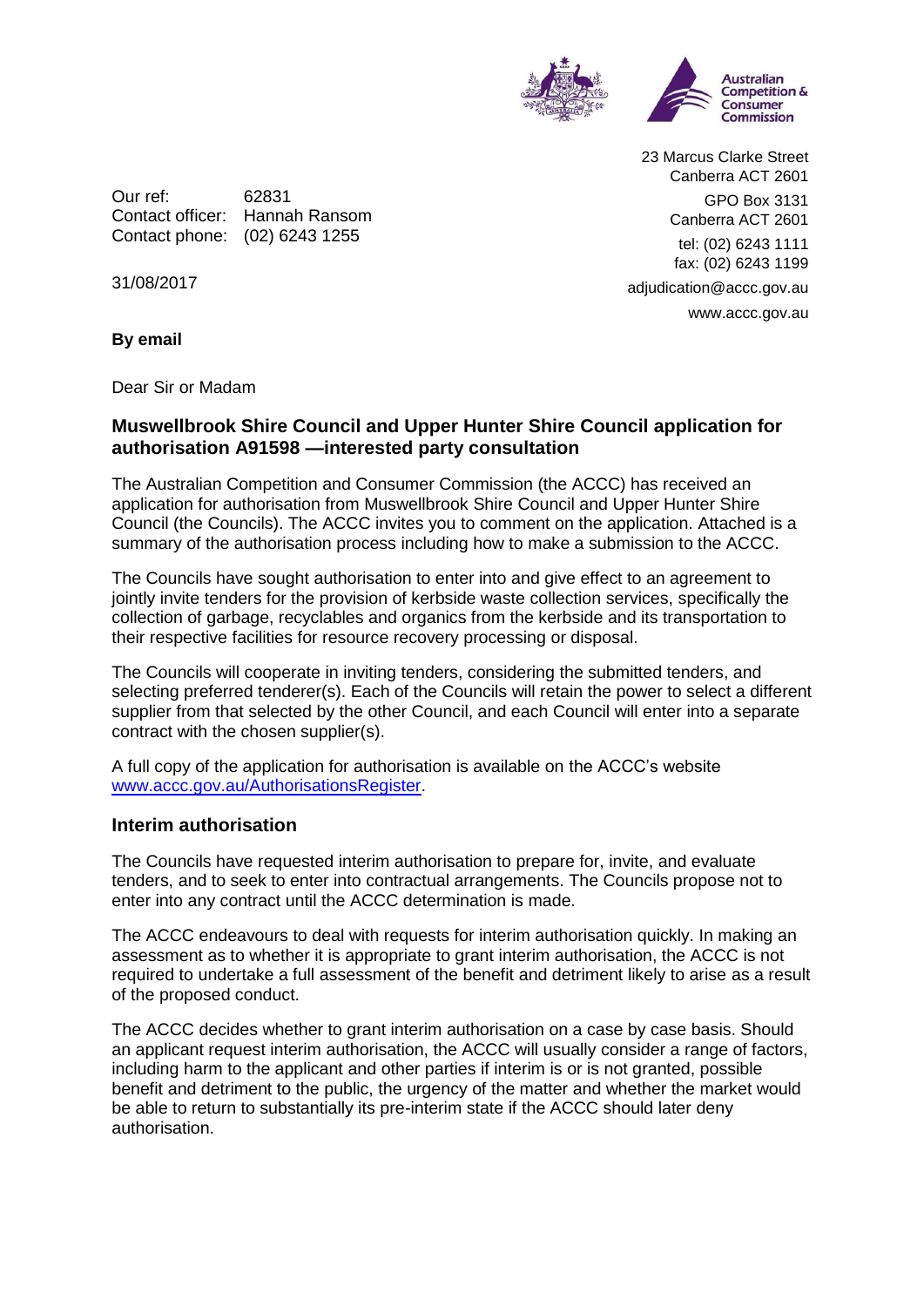# **Request for submission**

The ACCC invites you to make a submission on the likely public benefits and effect on competition, or any other public detriment, from the proposed arrangements.

If you intend to provide a submission in relation to the Councils' application for authorisation and/or request for interim authorisation, please do so by **13 September 2017**. Submissions should be emailed to adjudication@accc.gov.au with the subject A91598 – Muswellbrook & Upper Hunter Shire Councils – submission'.

Submissions will be placed on the ACCC's public register subject to any request for exclusion (guidelines are attached).

## **Timetable**

The ACCC will progress its assessment of the application in a timely manner. An indicative timetable is set out below for your information

| <b>25 August 2017</b> | Lodgement of application and supporting submission.                                  |
|-----------------------|--------------------------------------------------------------------------------------|
| 31 August 2017        | Public consultation process begins.                                                  |
| 13 September 2017     | Closing date for submissions from interested parties.                                |
| 27 September 2017     | Applicant responds to issues raised in the public<br>consultation process.           |
| October 2017          | Draft determination, including consideration of request for<br>interim authorisation |
| November 2017         | Public consultation on draft determination including any<br>conference if called.    |
| December 2017         | Final determination.                                                                 |

Please advise if you do not wish to make a submission at this time, but would like to be informed of the progress of the application at the draft and final determination stages. If you are able to please provide a nominated contact email address for future correspondence.

You can also forward this letter to any other party who may wish to make a submission to the ACCC regarding the application.

This letter has been placed on the ACCC's public register. If you wish to discuss any aspect of this matter, please do not hesitate to contact Hannah Ransom on (02) 6243 1255 or [adjudication@accc.gov.au.](mailto:adjudication@accc.gov.au)

Yours sincerely

Dallafield

David Hatfield **Director Adjudication**